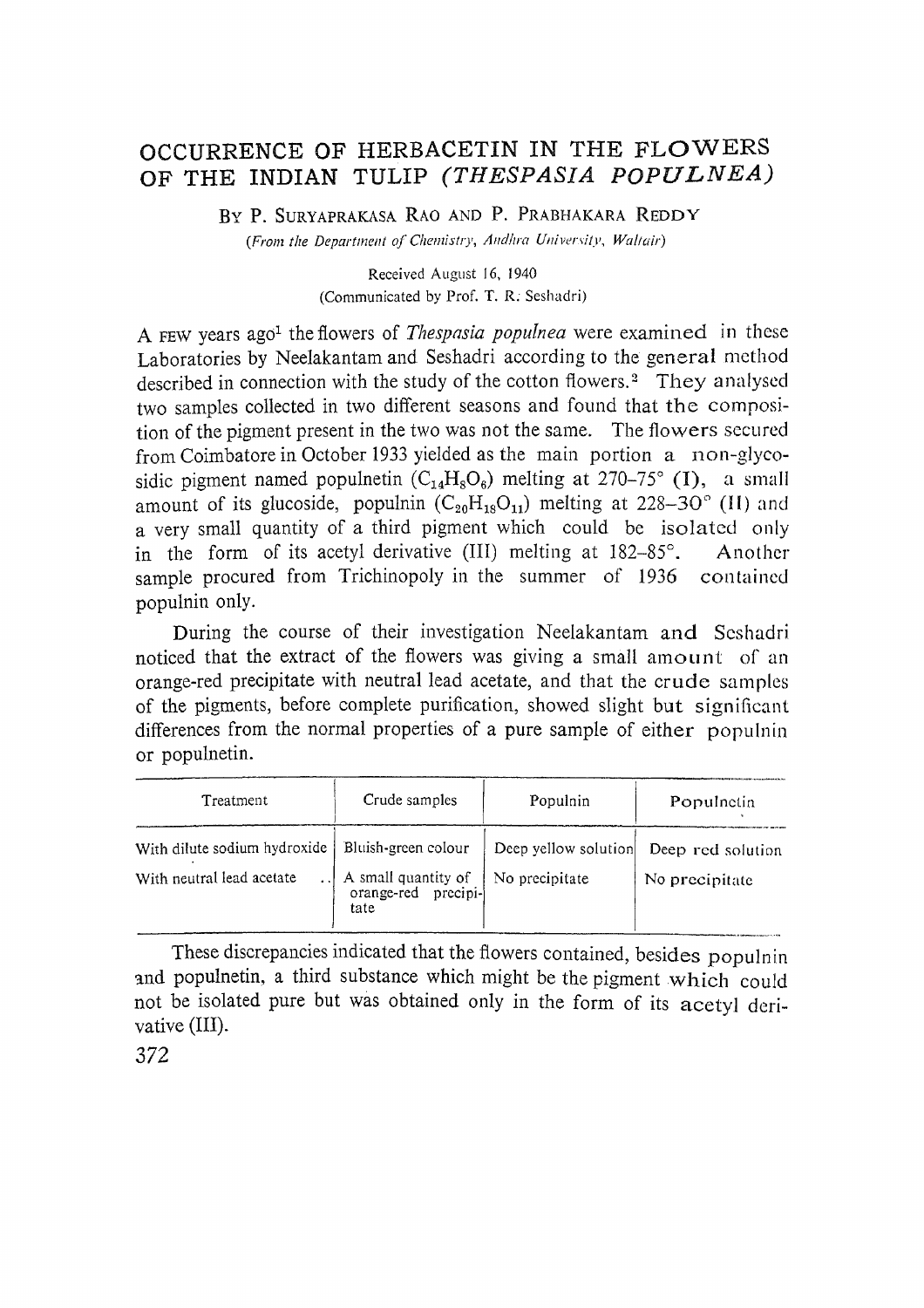With a view to obtain more of populnetin for further investigation, flowers secured from the Trichinopoly District in summer 1939 have been examined by us adopting the following procedure. The dried petals were extracted with alcohol and the extract was concentrated by distillation to a small bulk. It was then diluted with a large volume of water and the resulting solution was again concentrated on a water-bath. During this operation considerable amounts of resin separated out. It was filtered off and the clear filtrate was boiled under reflux with sulphuric acid in order to hydrolyse any glucosides present. After the hydrolysis only a small amount of a yellow substance separated out on cooling the aqueous solution. So it was extracted with ether four times and the extract on the removal of the solvent gave a. good amount of the pigment. The yield of the pure substance was 8 gm. from 4,000 gm. of the dried petals. This pigment was found to be a tetrahydroxy flavonol giving a penta-acetyl derivative on acetylation, and was noticed to be completely different from popul~ netin in all its properties as shown in the following table:

| Property |                                           | Populnetin                                   | The pigment isolated now                                                       |
|----------|-------------------------------------------|----------------------------------------------|--------------------------------------------------------------------------------|
| L.       | Molecular formula<br>$\ddot{\phantom{0}}$ | $C_{14}H_8O_6$ , $H_2O$                      | $C_{15}H_{10}O_7$ , H <sub>2</sub> O                                           |
| 2.       | Melting point<br>$\ddot{\phantom{a}}$     | $270 - 75^{\circ}$                           | $280 - 82^{\circ}$                                                             |
| 3.       | Reaction with neutral lead acetate        | No precipitate                               | Red precipitate                                                                |
|          | 4. Reaction with basic lead acetate       | Yellow-orange precipitate                    | Red precipitate                                                                |
|          | Reaction with ferric chloride             | Pale green                                   | Olive green                                                                    |
| 6.       | Alkaline buffer solutions                 | Does not give prominent<br>colours           | Very prominent and rapid<br>colour changes: Yellow-<br>olive green-Violet-blue |
| 7.       | Treatment with con. $H_2SO_4$             | Yellow solution with a<br>green fluorescence | Dissolves forming a yellow<br>solution                                         |
| 8.       | M.P. of the acetyl derivative             | $127 - 29$ °                                 | $190 - 93^{\circ}$                                                             |
|          |                                           |                                              |                                                                                |

From a consideration of the melting points, it seemed probable ·that the acetyl derivative obtained now might be the same as the one (III) isolated before by Neelakantam and Seshadri. The sample of these authors, on repeated recrystalIisations, became purer, melting at 188-90°. The identity of these two acetyl derivatives was established by taking the mixed melting point, which remained undepressed. The properties of the aglucone indicated that the substance might be the tetrahydroxy-flavonol, herbacetin originally obtained by Neelakantam, Rao and Seshadri<sup>3</sup> from the herbaceum